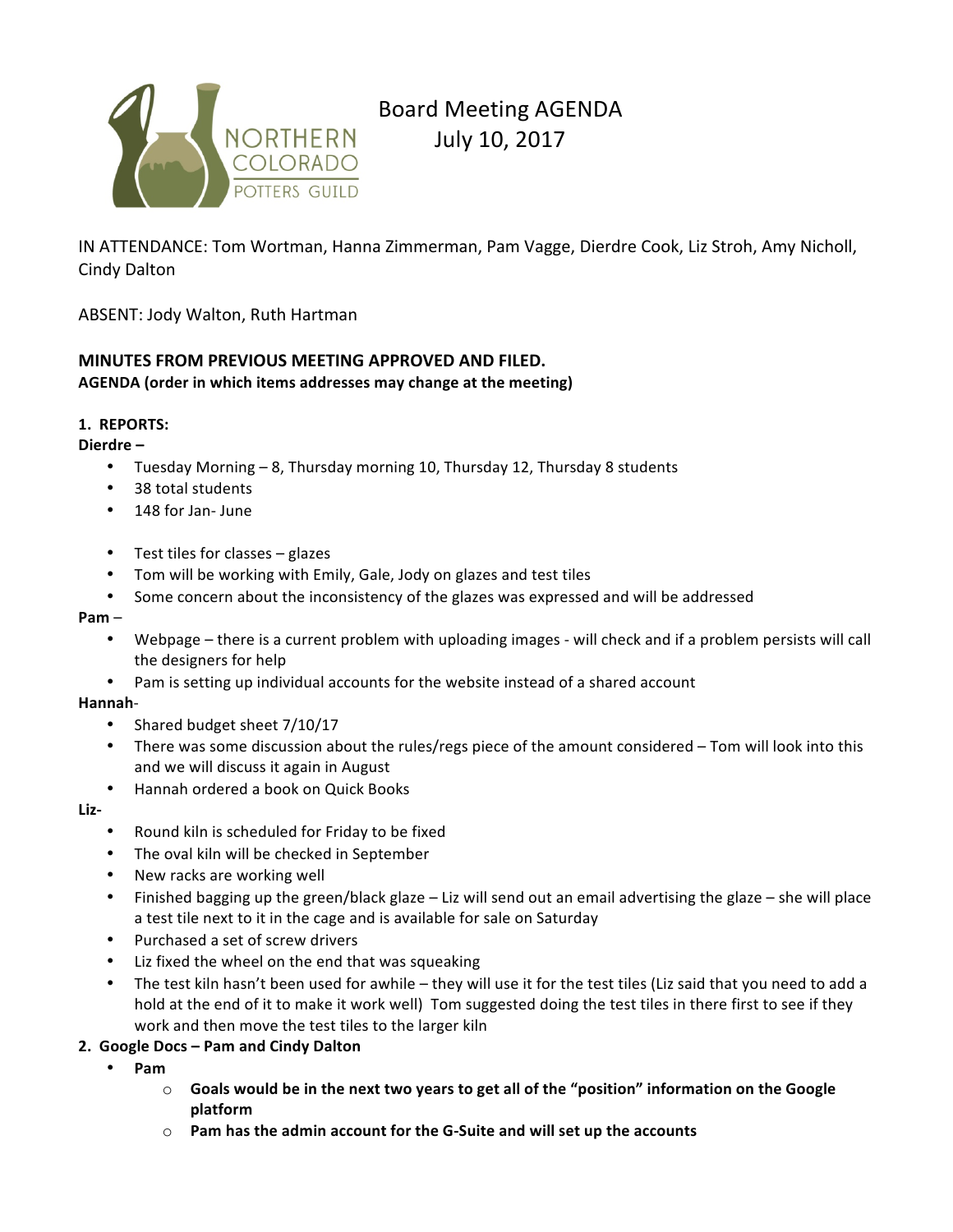- **Cindy Dalton Google Emails and Docs** 
	- $\circ$  Background when it was first started different emails
	- $\circ$  Cindy got the domain name and set up a G-suite account
		- $\blacksquare$  10 users
		- Store all docs
		- **.** One person that manages all of them  $-$  the list of emails belong to the Guild  $-$  one person would have the passwords and if someone lost the password this person could reset it
		- **Exerything is in one place**
		- **Everything is shared on one spot**
		- **EXECUTE:** Security would be better on this type of system
			- discussion around changing passwords more frequently
	- $\circ$  Cindy shared a paper that she had prepared that documented many of the details that the new Gsuite would include
	- $\circ$  Cindy will share the document digitally with Amy so that it can be stored on the Google Drive
	- Discussed webpage set-up and how to help others with changes on the webpage
- It was discussed that Pam would set up the accounts and the Board would be able to explore the Google Drive for one month and discuss again next month
- **4.** Review Facility Assistance proposal with Lead FA and schedule
	- This has been discontinued

# **5. Hand building floor:**

- There was no response from membership on helping or taking this over
- Tom has contacted Home Depot and Lowes to find out how much they would charge

# **OTHER ITEMS/BUSINESS:**

- Tom talked to the bank and it would 2 1/2 % for the bank to take it over instead of Pay Pal
- Tom will continue to discuss this with the bank
- Pam went into the web page and found out the there is a function on the webpage that controls how many slots are open. Pam took the tracking off. Pam set Dierdre up with the emails so that she will get the information or the emails with the sign-ups for classes. Dierdre and the instructors will need to discuss the number of students. Pam is going to write up the description for monitoring the website for the classes and discuss with Dierdre. Tom said that Tyke would also be willing to help out with this if needed.

## **MOTIONS AND VOTES FOR MEETING:**

• There were none.

## **REVIEW OF ACTION ITEMS:**

## **ACTION ITEMS CARRY OVER**

- Golden Guilder Discussion
- $\bullet$  Bank discussion Pay Pal

# **ACTION ITEMS FROM June MEETING**

## **ITEMS FOR AND FUTURE BOARD MEETINGS:**

# August:

- Golden Guilder Discussion
- Discuss agenda for All Members' Meeting